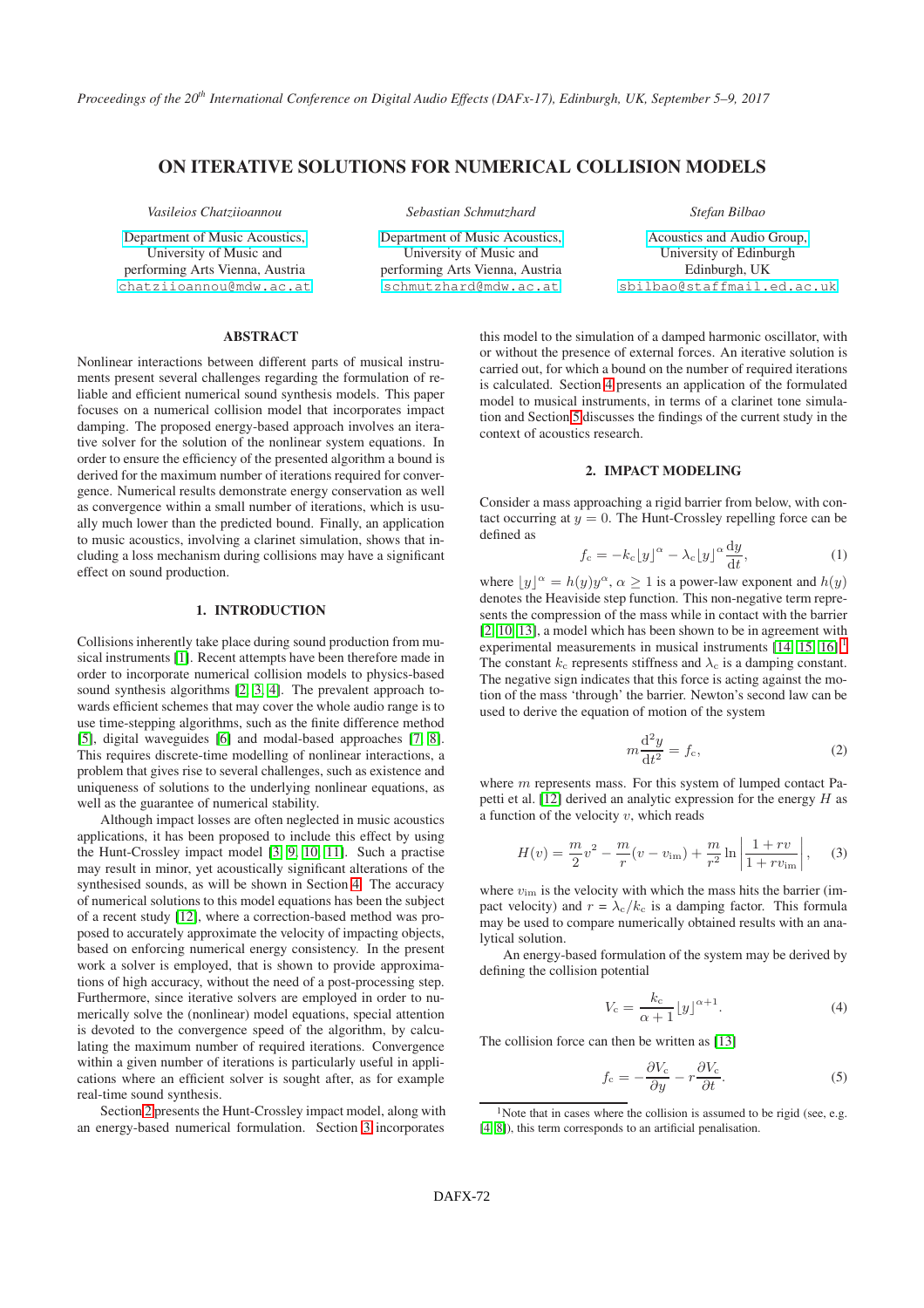Following [\[10\]](#page-6-9) [\(2\)](#page-0-2) is cast into Hamiltonian form as

$$
\frac{dy}{dt} = \frac{\partial T}{\partial p}
$$
(6a)  

$$
\frac{dp}{dt} = -\frac{\partial V_c}{\partial y} - r\frac{\partial V_c}{\partial t},
$$
(6b)

where  $T = p^2/(2m)$  represents the kinetic energy, p being the conjugate momentum. Similar formulations, including losses within an energy balanced framework, have been recently derived using a port-Hamiltonian formulation (see, e.g. [\[17\]](#page-6-16)).

### 2.1. Numerical formulation

System [\(6\)](#page-1-1) can be discretised by employing mid-point derivative approximations for all terms (see, e.g. [\[2,](#page-6-1) [3\]](#page-6-2)). The approximation to the continuous variable  $y(t)$  at time  $n\Delta t$ , where  $\Delta t$  is the sampling interval, is denoted by  $y^n$ . Then [\(6\)](#page-1-1) is discretised as

$$
\frac{y^{n+1} - y^n}{\Delta t} = \frac{T(p^{n+1}) - T(p^n)}{p^{n+1} - p^n}
$$
(7a)

$$
\frac{p^{n+1} - p^n}{\Delta t} = -\frac{V_c(y^{n+1}) - V_c(y^n)}{y^{n+1} - y^n} - r\frac{V_c(y^{n+1}) - V_c(y^n)}{\Delta t}.
$$
\n(7b)

Defining the normalised momentum  $q^n = p^n \Delta t/(2m)$  yields

$$
y^{n+1} - y^n = q^{n+1} + q^n
$$
 (8a)

$$
q^{n+1} - q^n = -\frac{\Delta t^2}{2m} \frac{V_c(y^{n+1}) - V_c(y^n)}{y^{n+1} - y^n}
$$

$$
-r \frac{\Delta t}{2m} (V_c(y^{n+1}) - V_c(y^n)). \tag{8b}
$$

Using the auxiliary variable  $x = y^{n+1} - y^n$  leads to the following nonlinear equation in  $x$ 

$$
F(x) = x - 2q^{n} + \frac{\Delta t^{2}}{2m} \frac{V_{c}(y^{n} + x) - V_{c}(y^{n})}{x}
$$

$$
+ r \frac{\Delta t}{2m} (V_{c}(y^{n} + x) - V_{c}(y^{n})) = 0.
$$
 (9)

<span id="page-1-2"></span>Note that

$$
\lim_{x \to 0} F(x) = \frac{\Delta t^2}{2m} V_c'(y^n) - 2q^n,
$$
\n(10)

where  $V_c'$  signifies taking the derivative of  $V_c$  with respect to position. This can be used to avoid singularities in  $F(x)$ . Equation [\(9\)](#page-1-2) can be solved using, e.g. the Newton-Raphson or the bisection method. A bound on the required number of iterations for these methods can be obtained as shown in Section [3.3.](#page-3-0) Existence and uniqueness of solutions for [\(9\)](#page-1-2) can be proven, as explained in [\[2\]](#page-6-1), using the convexity of  $V_c$  and the positivity of  $V_c'$  which imply that  $F' \ge 1$  and  $F'' \ge 0$ . Displacement and momentum can be subsequently updated using

$$
y^{n+1} = x + y^n
$$
  
\n
$$
q^{n+1} = x - q^n,
$$
\n(11)

whence  $p^{n+1}$  is also obtained. For energy conserving (Hamiltonian) systems this method can be shown to conserve the numerical energy within machine precision in implementations on digital

<span id="page-1-3"></span><span id="page-1-1"></span>

Figure 1: Simulation of a mass colliding with a barrier, using the Hunt-Crossley model. The system energy of the presented method and the fourth order Runge-Kutta method during the impact is compared to the continuous (analytical) solution from [\(3\)](#page-0-3). A zoomed area shows a more clearer comparison of the approximation methods.

processors [\[13\]](#page-6-12) and is hence labelled EC for the remainder of this text.

Following [\[12\]](#page-6-11) the presented method is compared to the analytical solution [\(3\)](#page-0-3) and to a higher order approximation given by a fourth order Runge-Kutta method (RK4). Figure [1](#page-1-3) shows the energy during the impact as a function of the compression velocity. The parameters' values used for the simulations (listed in Table [1\)](#page-1-4) are taken from [\[12\]](#page-6-11). It can be observed that the EC method accurately reproduces the analytical result, outperforming the higherorder Runge-Kutta method. This is a result of the exact energyconserving nature of this algorithm, in the case of Hamiltonian systems, that is projected here to a dissipative case.

<span id="page-1-4"></span>Table 1: Parameters used in the impact model.

| mass               | $m = 0.01$ kg                        |
|--------------------|--------------------------------------|
| stiffness constant | $k_{\rm c}=10^7\;{\rm N/m^{\alpha}}$ |
| damping factor     | $r = 0.01$ s/m                       |
| exponent           | $\alpha = 1.3$                       |
| impact velocity    | $v_{\rm im} = 0.5 \text{ m/s}$       |
| sampling rate      | $f_s = 44100$ Hz                     |

#### <span id="page-1-0"></span>3. DAMPED OSCILLATOR WITH CONTACT

The above impact model can be readily incorporated to the simulation of a damped oscillator. Consider a mass-spring system with stiffness  $k = m(2\pi f_0)^2$ ,  $f_0$  being the resonance frequency of the oscillator. The potential energy is now given by  $V = V_s + V_c$ , where  $V_s = k y^2/2$  and  $V_c$  is the collision potential of the previous section. A damping term is also included in the equation of motion of the system (see Figure [2\)](#page-2-0), which reads

$$
m\frac{\mathrm{d}^2 y}{\mathrm{d}t^2} + m\gamma \frac{\mathrm{d}y}{\mathrm{d}t} + ky + k_c \left[y\right]^\alpha \left(1 + r\frac{\mathrm{d}y}{\mathrm{d}t}\right) = 0,\qquad(12)
$$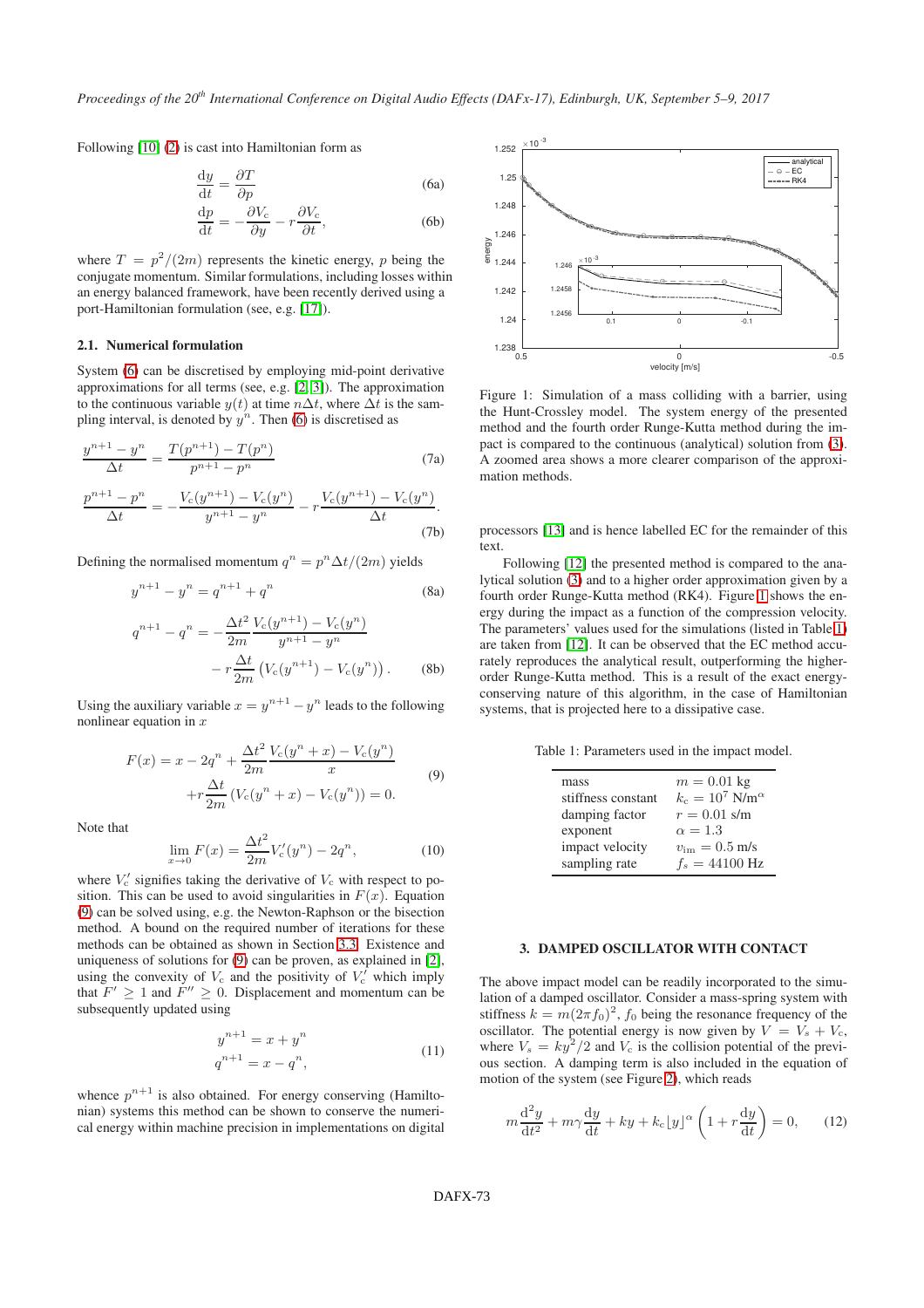<span id="page-2-0"></span>

Figure 2: Sketch of a damped harmonic oscillator (a) before and (b) during contact with the barrier.

 $\gamma$  being a damping factor. This system can be written in Hamiltonian form as [\[10\]](#page-6-9)

<span id="page-2-1"></span>
$$
\frac{dy}{dt} = \frac{\partial T}{\partial p}
$$
 (13a)

$$
\frac{\mathrm{d}p}{\mathrm{d}t} = -\frac{\partial V}{\partial y} - r\frac{\mathrm{d}V_c}{\mathrm{d}t} - \gamma p. \tag{13b}
$$

For the evolution of the system energy  $H = T + V$  the following expression can be derived

$$
\frac{dH}{dt} = \frac{\partial H}{\partial y}\frac{dy}{dt} + \frac{\partial H}{\partial p}\frac{dp}{dt} = -\frac{\gamma p^2}{m} - \frac{rp}{m}\frac{dV_c}{dt}
$$
\n
$$
= -\frac{p^2}{m^2}(m\gamma + rk_c\lfloor y\rfloor^{\alpha}) \le 0,
$$
\n(14)

which is in accordance with both loss mechanisms, with the energy decreasing due to frictional forces. In search of an invariant quantity, the following conservation law can thus be derived [\[18\]](#page-6-17)

$$
H + \int \frac{\gamma p^2}{m} dt + \int \frac{rp}{m} dV_c = \text{const.}
$$
 (15)

The numerical formulation of [\(13\)](#page-2-1), using the EC discretisation method, is

$$
\frac{y^{n+1} - y^n}{\Delta t} = \frac{T(p^{n+1}) - T(p^n)}{p^{n+1} - p^n}
$$
 (16a)

$$
\frac{p^{n+1} - p^n}{\Delta t} = -\frac{V(y^{n+1}) - V(y^n)}{y^{n+1} - y^n} - r\frac{V_c(y^{n+1}) - V_c(y^n)}{\Delta t} - \gamma \mu_{t+1} p^n, \qquad (16b)
$$

where  $\mu_{t+}p^n = (p^{n+1} + p^n)/2$ . This leads to the solution of a nonlinear equation in x (again for  $x = y^{n+1} - y^n$ )

<span id="page-2-3"></span>
$$
F(x) = (1 + \gamma \frac{\Delta t}{2})x - 2q^{n} + \frac{\Delta t^{2}}{4m}k(x + 2y^{n})
$$
  
+ 
$$
\frac{\Delta t^{2}}{2m} \frac{k_{c}}{\alpha + 1} \frac{|y^{n} + x|^{\alpha + 1} - |y^{n}|^{\alpha + 1}}{x}
$$
  
+ 
$$
r \frac{\Delta t}{2m} \frac{k_{c}}{\alpha + 1} (|y^{n} + x|^{\alpha + 1} - |y^{n}|^{\alpha + 1}) = 0.
$$
 (17)

Note that proving existence and uniqueness of solutions, as well as avoiding singularities can be shown in a similar fashion as for [\(9\)](#page-1-2).

## 3.1. Energy balance

In musical instrument simulation, such lumped oscillators, representing the vibroacoustical behaviour of an instrument, are often driven by external forces due to interacting objects or acoustic pressure. Given such an external force  $f_{\text{ex}}$ , equation [\(13b\)](#page-2-2) transforms into

$$
\frac{\mathrm{d}p}{\mathrm{d}t} = -\frac{\partial V}{\partial y} - r\frac{\mathrm{d}V_{\mathrm{c}}}{\mathrm{d}t} - \gamma p + f_{\mathrm{ex}},\tag{18}
$$

which causes [\(17\)](#page-2-3) to transform into

<span id="page-2-6"></span>
$$
F(x) - \frac{\Delta t^2}{2m} \mu_{t+} f_{\text{ex}}^n = 0.
$$
 (19)

The energy balance accordingly becomes

<span id="page-2-4"></span>
$$
\frac{\mathrm{d}H}{\mathrm{d}t} = \frac{pf_{\mathrm{ex}}}{m} - \frac{p^2}{m^2} \left( m\gamma + rk_{\mathrm{c}}[y]^\alpha \right). \tag{20}
$$

<span id="page-2-2"></span>Note that the energy is, in general, not monotonically decreasing any more, due to the power supplied by the external force, hence the system is not dissipative. However, in the absence of excitation (when the external force  $f_{\text{ex}} = 0$ ) the energy is continuously decreasing, since  $dH/dt \leq 0$  and the system is dissipative. Discretising [\(20\)](#page-2-4) yields

$$
\frac{H^{n+1} - H^n}{\Delta t} = -\frac{\gamma}{m} (\mu_{t+} p^n)^2 - \frac{r}{m} \mu_{t+} p^n \frac{V_c^{n+1} - V_c^n}{\Delta t}
$$
\n
$$
+ \frac{\mu_{t+} p^n}{m} \mu_{t+} f_{\text{ex}}^n, \tag{21}
$$

with  $H^n = T(p^n) + V(y^n)$ . This induces the following discrete conservation law [\[18\]](#page-6-17)

<span id="page-2-5"></span>
$$
H^{n+1} + \sum_{\kappa=0}^{n} \frac{\mu_{t+} p^{\kappa}}{m} \left( \gamma \mu_{t+} p^{\kappa} + r \frac{V_c^{\kappa+1} - V_c^{\kappa}}{\Delta t} - \mu_{t+} f_{\text{ex}}^n \right) \Delta t
$$
  
=  $K^n$  = const. (22)

### 3.2. Bounds on the discrete solution

The magnitude of the numerical approximations for  $q^n$  and  $y^n$  can be bound in regard to the initial energy of the system, the external force and the model parameters. Since

$$
\mu_{t+}p^{n}\frac{V_c^{n+1} - V_c^n}{\Delta t} = \mu_{t+}p^{n}\frac{V_c^{n+1} - V_c^n}{y^{n+1} - y^n}\frac{y^{n+1} - y^n}{\Delta t}
$$
\n
$$
= \frac{(\mu_{t+}p^{n})^2}{m}V_c'(y) \ge 0,
$$
\n(23)

it follows from [\(22\)](#page-2-5) that

$$
H^{n+1} \le H^n - \Delta t \frac{\gamma}{m} \left(\mu_{t+1} p^n\right)^2 + \Delta t \frac{\mu_{t+1} p^n}{m} \mu_{t+1} f^n_{\text{ex}}.\tag{24}
$$

The parabola  $-\gamma z^2 + z\mu_{t}$  attains its maximum at  $z = \mu_{t} f_{\text{ex}}^n/(2\gamma)$ , hence we obtain the estimate

$$
H^{n+1} \le H^n + \frac{\Delta t}{m} \frac{(\mu_{t+} f_{\text{ex}}^n)^2}{4\gamma}.
$$
 (25)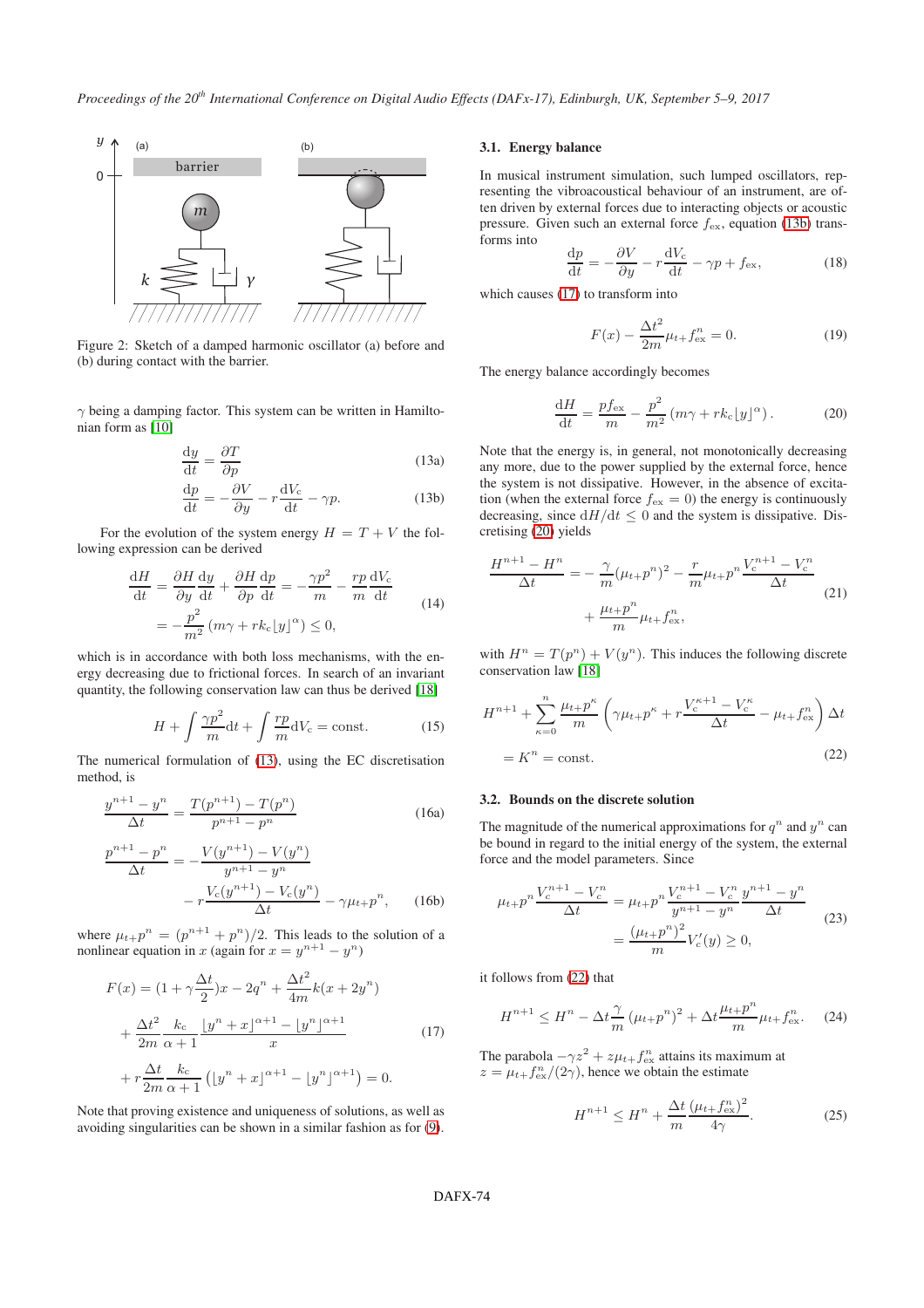Using the facts that  $0 \leq \frac{p^2}{2m}, \frac{ky^2}{2} \leq H, q = p \frac{\Delta t}{2m}$  $\frac{2\pi}{2m}$  and  $x =$  $q^{n+1}+q^n$ , the following local estimate for the solution of  $F(x) =$ 0 is obtained

$$
\left|q^{n+1}\right| \le \frac{\Delta t}{2m} \sqrt{2mH^n + \frac{\Delta t}{2\gamma} \left(\mu_{t+} f_{\text{ex}}^n\right)^2}.
$$
 (26)

Assuming an upper bound on the external force,  $f_{\text{ex}}^{\text{max}}$ , one can also obtain the global estimate for times smaller than a final time  $t_{end} \geq (n+1)\Delta t$ 

$$
H^{n+1} \leq H^0 + \frac{t_{\text{end}}}{m} \frac{\left(f_{\text{ex}}^{\text{max}}\right)^2}{4\gamma},\tag{27}
$$

which leads, for  $\gamma > 0$  to

$$
\left|q^{n+1}\right| \le \frac{\Delta t}{2m} \sqrt{2mH^0 + t_{\text{end}} \frac{\left(f_{\text{ex}}^{\text{max}}\right)^2}{2\gamma}}
$$
(28a)

$$
|x| \le \frac{\Delta t}{m} \sqrt{2mH^0 + t_{\text{end}} \frac{\left(f_{\text{ex}}^{\text{max}}\right)^2}{2\gamma}} := B_x \tag{28b}
$$

and for the solution  $y^{n+1}$ , we obtain for  $k > 0$  the following estimate

$$
\left|y^{n+1}\right| \le \sqrt{\frac{2H^0}{k} + t_{\text{end}} \frac{\left(f_{\text{ex}}^{\text{max}}\right)^2}{2mk\gamma}} := B_y. \tag{29}
$$

Note that for  $\gamma = 0$  and  $f_{\text{ex}} = 0$  (as is the case in Figure [4\)](#page-4-1) these bounds can be shown to be equal to  $B_x = \frac{\Delta t}{m} \sqrt{2mH^0}$  and  $B_y = \sqrt{\frac{2H^0}{k}}.$ 

#### <span id="page-3-0"></span>3.3. Bound on the number of iterations

One common issue when using iterative methods to solve nonlinear equations is the number of iterations required for the numerical solution to converge. Indeed, for certain parameter choices similar iterative schemes may fail to converge, as reported in [\[7\]](#page-6-6). Therefore a formal calculation is presented here for the maximum number of iterations required for the numerical solution of [\(19\)](#page-2-6) using Newton's method (or alternatively the bisection method).

In the presence of an external force, the uniqueness of the solution of  $F(x) = 0$  needs to be analysed separately. Assuming uniqueness, the bisection method halves the interval whose mean is an approximation to the solution of  $F(x) = 0$  in each iteration. From the bound [\(28b\)](#page-3-1) on  $x$  therefore it follows that it takes at most

$$
k = \log_2 \frac{B_x}{\varepsilon} \tag{30}
$$

iterations for the bisection method to converge up to precision  $\varepsilon$ , when starting within the interval  $[-B_x, B_x]$ .

Uniqueness can be guaranteed when the external force does not depend on the state  $(y \text{ and } y')$  of the oscillator, hence  $f_{\text{ex}}^{n+1}$  is a function independent of  $x$ . Under this assumption, one can show that

$$
F'(x) \ge 1,\tag{31}
$$

$$
F''(x) \ge 0,\t\t(32)
$$

and use these facts for the analysis of Newton's method. This leads (see Appendix) to the fact that in order to achieve a given precision

 $\varepsilon$  in the approximation of the unique solution  $x^*$  of  $F(x) = 0$ , one needs to perform at most  $k$  Newton iterations when starting from  $x_0 \geq x^*$  and  $k+1$  iterations when starting from  $x_0 < x^*$ , with

$$
k = \frac{\log \varepsilon - \log(2B_x)}{\log \left(1 - \frac{1}{F'(B_x, B_y)}\right)}.
$$
\n(33)

When  $f_{\text{ex}}$  depends on  $(y, y')$  but a bound on its magnitude is known, then existence and uniqueness can also be guaranteed for  $\Delta x$  being small enough. Note that both bounds (for the bisection and Newton's method) constitute a worst-case-scenario estimation and, as shown in Figures [3](#page-4-2) and [4](#page-4-1) below, convergence is expected to occur earlier. It is still advisable however to ensure that such bounds exist.

#### 3.4. Numerical results

<span id="page-3-1"></span>Figures [3](#page-4-2) and [4](#page-4-1) show simulation examples for a damped, driven oscillator and an undamped oscillator, both undergoing repeated collisions including impact damping. Figure [3\(](#page-4-2)b) demonstrates the conservation law [\(22\)](#page-2-5) by plotting the error

$$
e^n = \frac{K^n - K^0}{\mathcal{P}_{\in}(K^0)}\tag{34}
$$

<span id="page-3-5"></span>for a system with resonance frequency  $f_0 = 3000$  Hz, where  $\mathcal{P}_{\in}(K^0) \leq K^0$  is the nearest power of two to  $K^0$  from the left [\[19\]](#page-6-18). The external driving force is a sinusoid with a 440 Hz frequency. The other model parameters are the same as in Section [2](#page-0-0) and the initial conditions are  $y^0 = -0.1$  mm;  $p^0 = 0.005$  kg m/s. The dashed line in Figure  $3(a)$  shows the mass displacement in the absence of the external force. Figure [3\(](#page-4-2)c) shows how many Newton iterations are required at each time step for convergence to machine precision. These are well below the theoretical bound calculated in Section [3.3,](#page-3-0) which is equal to 12 iterations for Newton's method and 38 iterations for the bisection method; note however that the bisection method requires less operations at each iteration. Figure [4](#page-4-1) presents the case where the external force and the linear damping are omitted ( $\gamma = 0$ ), and the impact damping factor r is increased 500 times to exaggerate its effect. It can be observed that in both cases  $K<sup>n</sup>$  is conserved within machine precision and Newton's method converges quite fast, which can be explained by the presence of a good starting point for  $x$ , available from the solution at the previous time step.

Figure [5](#page-4-3) shows how the number of iterations may increase when an arbitrary starting point is chosen. This starting point is enforced for all time-steps during a 10 ms long simulation, using the same parameters as in Figure [3.](#page-4-2) The maximum number of required iterations across all time-steps is plotted for each chosen starting point value. Since  $F'(x) \ge 1$  and  $F''(x) \ge 0$  only a poor starting point larger than  $B_x$  will result in slower convergence rates<sup>[2](#page-3-2)</sup>, as explained in the Appendix.

<span id="page-3-4"></span><span id="page-3-3"></span><span id="page-3-2"></span><sup>&</sup>lt;sup>2</sup>In practice, using the solution at the previous time-step as a starting point guarantees that  $x_0 \in [-B_x, B_x]$ . However, depending on the shape of  $F(x)$ ,  $x_1$  may indeed lie on the right hand side of  $B_x$ . In that case one should set  $x_1 = B_x$ , since the solution  $x^*$  is expected to lie in  $[-B_x, B_x]$ . When generating Figure [5,](#page-4-3) starting from an arbitrary  $x_0$ , this substitution was not carried out, in order to demonstrate the possibility of slow convergence rates in the absence of a bound on the discrete solution.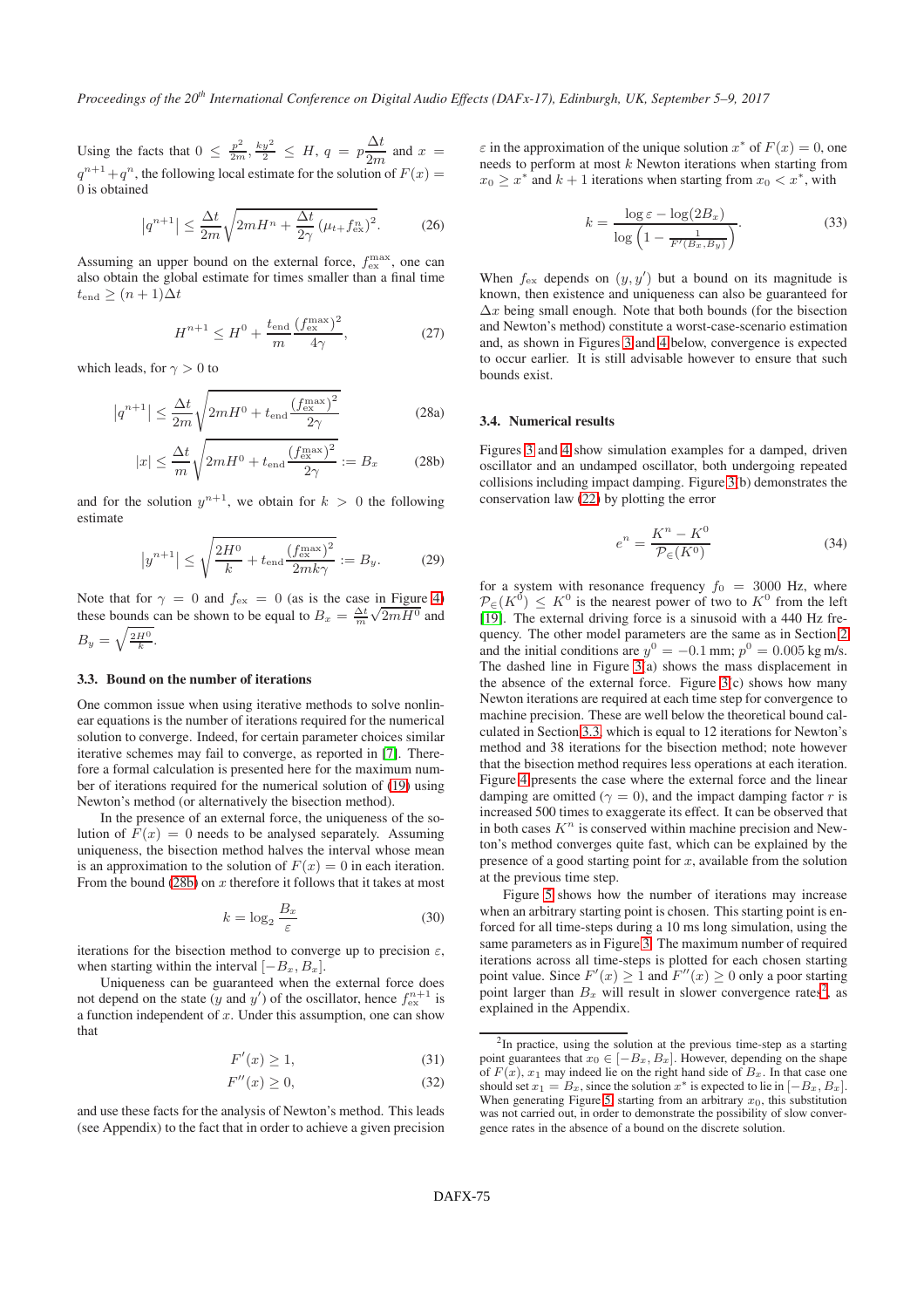<span id="page-4-2"></span>

Figure 3: Simulation of a damped, driven oscillator involving multiple impacts modeled using the Hunt-Crossley approach ( $\gamma$  =  $3000 \text{ s}^{-1}$ ,  $r = 0.01 \text{ s/m}$ . (a): mass displacement (the dashed line shows the displacement in the absence of the external force). (b): error in the conservation of  $K<sup>n</sup>$ . Horizontal lines indicate multiples of single bit variation. (c): Number of iterations required for Newton's method to converge (the dashed line indicates the theoretical bound on the number of iterations).

### <span id="page-4-0"></span>4. APPLICATION TO SOUND SYNTHESIS

An application of the above damping model is demonstrated in this section using a problem from music acoustics. In particular, the motion of a clarinet reed is simulated and the resulting sound is synthesised. The clarinet reed is driven by the pressure difference across it  $p_{\Delta} = p_m - p_m$ , where  $p_m$  is the blowing pressure and  $p<sub>in</sub>$  is the pressure inside the clarinet mouthpiece. Hence the force applied to the reed due to the pressure difference is  $f_{\Delta} = S_{r} p_{\Delta}$ , where  $S_r$  is the effective reed area [\[20\]](#page-6-19). Thus the motion of the reed is governed by [\[3\]](#page-6-2)

$$
m\frac{\mathrm{d}^2 y}{\mathrm{d}t^2} + m\gamma \frac{\mathrm{d}y}{\mathrm{d}t} + ky + k_c \left[ (y - y_c) \right]^\alpha \left( 1 + r \frac{\mathrm{d}y}{\mathrm{d}t} \right) = f_\Delta. \tag{35}
$$

Two distinct nonlinearities take place here. The first one is due to the collision of the reed with the mouthpiece lay and is modelled using the collision potential defined in Section [2.](#page-0-0) This nonlinear reed-lay interaction becomes effective after the reed displacement y exceeds a certain value  $y_c$  [\[21,](#page-6-20) [22\]](#page-6-21) and hence an offset is required inside the 'beating bracket' defined under equation [\(1\)](#page-0-4). The second nonlinearity stems from the relationship between mouthpiece pressure  $p_{in}$  and mouthpiece flow  $u_{in}$ . The flow is built up from two components [\[3,](#page-6-2) [22\]](#page-6-21), the Bernoulli flow  $u_f$  and the flow  $u_r$  induced

<span id="page-4-1"></span>

Figure 4: Simulation of an undamped oscillator involving multiple impacts modeled using the Hunt-Crossley approach ( $\gamma = 0, r = 5$ ) s/m). (a): mass displacement. (b): error in the conservation of  $K<sup>n</sup>$ . Horizontal lines indicate multiples of single bit variation. (c): Number of iterations required for Newton's method to converge (the dashed line indicates the theoretical bound on the number of iterations).

<span id="page-4-3"></span>

Figure 5: The maximum number of required iterations for different choices of the starting point  $x_0$  for the Newton solver. The horizontal dashed line indicates the theoretical bound on the number of iterations and the vertical one shows the limit that should be enforced on  $x_1$  in order for the iteration bound to be valid (see Appendix; in this case  $B_x = 4.42 \cdot 10^{-5}$ ). Evidently such a limit was not enforced in this numerical experiment.

by the motion of the reed, with

$$
u_{\rm in} = u_{\rm f} + u_{\rm r} \tag{36a}
$$

$$
u_{\rm f} = \sigma w h \sqrt{\frac{2|p_{\Delta}|}{\rho}} \tag{36b}
$$

$$
u_{\rm r} = S_{\rm r} \frac{\mathrm{d}y}{\mathrm{d}t},\tag{36c}
$$

where  $\sigma = \text{sign}(p\Delta)$ ,  $\rho$  is the air density, w the width of the reed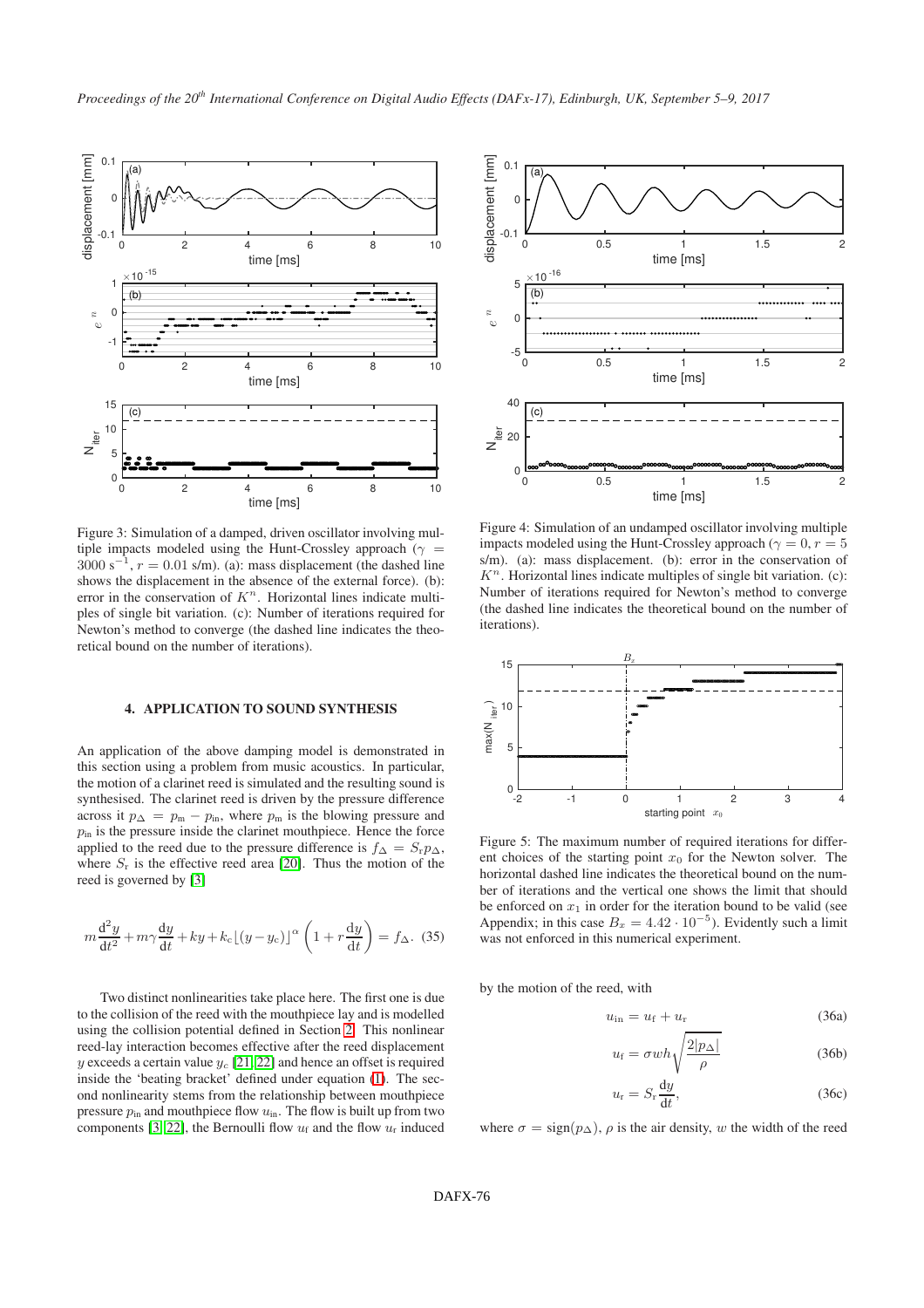<span id="page-5-1"></span>

Figure 6: Sketch of the single-reed–mouthpiece system.  $y_{eq}$  is the equilibrium position of the reed,  $u_f$  and  $u_r$  the Bernoulli and reed flow respectively and  $p<sub>m</sub>$  and  $p<sub>in</sub>$  the mouth pressure and mouthpiece pressure.

<span id="page-5-2"></span>

Figure 7: Top: schematic profile of a simplified clarinet bore (not to scale). Bottom: the simulated reflection function.

and  $h = y_{eq} - y$  the reed opening,  $y_{eq}$  being the equilibrium opening of the reed after the player positions his lip (see [\[23\]](#page-7-0)). These parameters, related to the single-reed excitation mechanism, are visualized in Figure [6.](#page-5-1) Note that in principle  $h$  is allowed to become negative, something avoided in the simulations presented here, due to the effect of the collision force. Nevertheless, it is safer to define  $h = \lfloor y_{eq} - y \rfloor$ , in order to allow an arbitrary variation of model parameters that might affect the reed opening.

The mouthpiece pressure can be obtained using convolution with the reflection function of the tube [\[22\]](#page-6-21). The geometry of the tube (including the mouthpiece) used in the numerical simulations is shown in Figure [7.](#page-5-2) Its input impedance was calculated using the Acoustics Research Tool [\[24\]](#page-7-1), including viscothermal losses at the walls and radiation losses at the open end. This can be converted to the reflection function of the tube (also plotted in Figure [7\)](#page-5-2) following the procedure described in [\[25\]](#page-7-2). An energy balance for such a coupled system has been explored in [\[3\]](#page-6-2) where the air column is also discretised using the finite difference method.

The effect of including the impact damping in the single-reed model is visualized in Figure [8](#page-5-3) where the spectrogram of the mouthpiece pressure  $p_{\text{in}}$  is compared to that of the same simulation but with the impact damping omitted. The model parameters used in the simulations are given in Table [2.](#page-5-4) It can be observed that taking impact damping into account results in the dissipation of higher

<span id="page-5-4"></span>Table 2: Physical model parameters used in the clarinet simulation.

| reed surface          | $S_r = 9.856 \cdot 10^{-5}$ m <sup>2</sup>                      |
|-----------------------|-----------------------------------------------------------------|
| stiffness/area        | $k/S_r = 1.792 \cdot 10^7$ Pa/m                                 |
| equilibrium           | $y_{\text{eq}} = 4.09 \cdot 10^{-4}$ m                          |
| blowing pressure      | $p_{\rm m} = 3637 \text{ Pa}$                                   |
| reed width            | $\lambda = 0.012$ m                                             |
| reed mass/area        | $m/S_{\rm r} = 0.0332$ kg/m <sup>2</sup>                        |
| damping               | $\gamma = 3000$ 1/s                                             |
| impact stiffness/area | $k_c/S_r = 2 \cdot 10^{10}$ Pa/m <sup><math>\alpha</math></sup> |
| impact damping        | $r=1$ s/m                                                       |
| impact exponent       | $\alpha = 2$                                                    |

<span id="page-5-3"></span>

Figure 8: Spectrogram of the simulated mouthpiece pressure  $p_{\text{in}}$ with (left) and without impact damping (right).

harmonics, especially during the transient. The parameters related to this loss mechanism are here chosen arbitrarily; they are expected to vary depending on the type of reed used (plastic reeds have seen increased use lately) and the material properties and exact geometry of the mouthpiece lay. The latter is often specified by musicians as having a significant effect on the response of the instrument.

#### 5. DISCUSSION

<span id="page-5-0"></span>A power balance model for impact damping has been presented. This leads to the numerical solution of a nonlinear equation, with Newton's method being a suitable solver. The fact that such equations need to be solved iteratively led to an efficiency analysis in terms of the maximum number of iterations required for convergence. Note that such a limit represents a worst-case scenario. Convergence is usually achieved earlier, due to the presence of a good starting point for the solver, which is given by the solution at the previous time step. Nevertheless, the presented analysis pro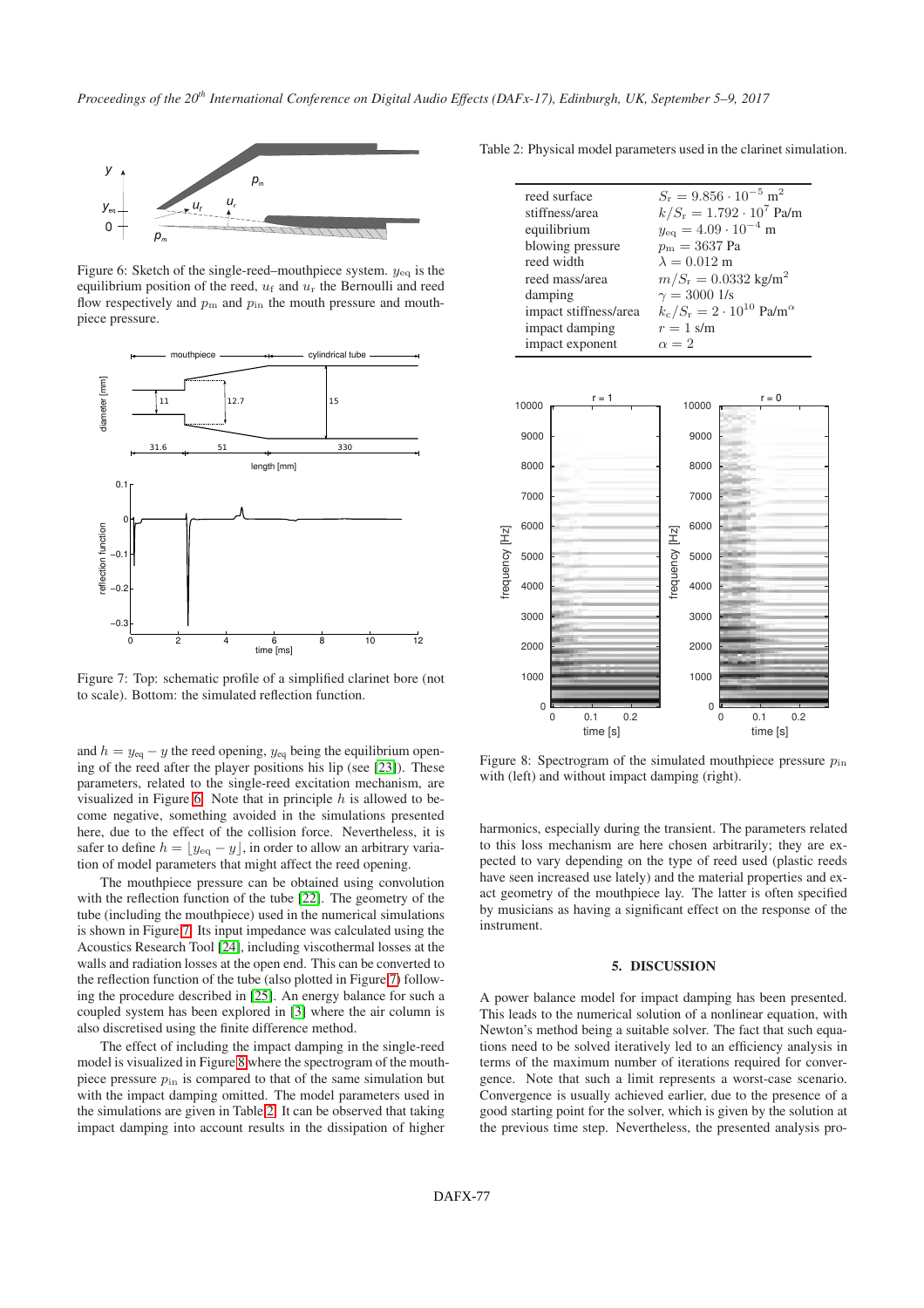vides a guarantee that simulation algorithms will always converge within a given number of iterations steps.

Including impact damping when modelling object collisions, a quantity that is often neglected in sound synthesis applications, appears to have a significant effect on certain systems. This is illustrated by a simulation of a clarinet tone, in which case the influence of impact damping on the simulated tone is apparent on the calculated spectrum. The necessity of such a model for simulating other types of instruments (or different acoustic systems) remains to be investigated using both a numerical and a perceptual approach.

Including two types of damping in this study (parameterised using  $\gamma$  and r) provides a framework for the treatment of a wide range of lumped systems involving nonlinear interactions. An interesting extension of the presented convergence study would be to analyse distributed systems, such as a string interacting with a barrier (see, e.g. [\[7,](#page-6-6) [8,](#page-6-7) [10,](#page-6-9) [13\]](#page-6-12)). For such systems the nonlinear equation to be solved is a vector equation of the form

<span id="page-6-22"></span>
$$
\mathbf{F}(\mathbf{x}) = \mathbf{0}.\tag{37}
$$

In this case a direct analysis of Newton's method is more involved. However [\(37\)](#page-6-22) could be interpreted as a fixed-point iteration problem  $x = T(x)$ , where the Lipschitz constant of T [\[26\]](#page-7-3) relates to the number of required iterations until convergence to the solution x ∗ is achieved.

## 6. ACKNOWLEDGMENTS

This research is supported by the Austrian Science Fund (FWF): P28655-N32. S. Bilbao was supported by the European Research Council, under grant 2011-StG-279068-NESS.

### 7. REFERENCES

- <span id="page-6-0"></span>[1] A. Chaigne and J. Kergomard, *Acoustics of Musical Instruments*, Springer, New York, 2016.
- <span id="page-6-1"></span>[2] V. Chatziioannou and M. van Walstijn, "An energy conserving finite difference scheme for simulation of collisions," in *Sound and Music Computing (SMAC-SMC 2013)*, Stockholm, 2013, pp. 584–591.
- <span id="page-6-2"></span>[3] S. Bilbao, A. Torin, and V. Chatziioannou, "Numerical modeling of collisions in musical instruments," *Acta Acustica united with Acustica*, vol. 101, no. 1, pp. 155–173, 2015.
- <span id="page-6-3"></span>[4] M. Ducceschi, S. Bilbao, and C. Desvages, "Modelling collisions of nonlinear strings against rigid barriers: Conservative finite difference schemes with application to sound synthesis," in *International Congress on Acoustics*, Buenos Aires, 2016.
- <span id="page-6-4"></span>[5] S. Bilbao, *Numerical Sound Synthesis*, Wiley & Sons, Chichester, UK, 2009.
- <span id="page-6-5"></span>[6] G. Evangelista and F. Eckerholm, "Player-instrument interaction models for digital waveguide synthesis of guitar: Touch and collisions," *IEEE Transactions on Audio, Speech and Language Processing*, vol. 18, no. 4, pp. 822–832, 2010.
- <span id="page-6-6"></span>[7] M. van Walstijn and J. Bridges, "Simulation of distributed contact in string instruments: a modal expansion approach," in *Europ. Sig. Proc Conf (EUSIPCO2016)*, 2016, pp. 1023– 1027.
- <span id="page-6-7"></span>[8] C. Issanchou, S. Bilbao, J. Le Carrou, C. Touzé, and O. Doaré, "A modal-based approach to the nonlinear vibration of strings against a unilateral obstacle: Simulations and experiments in the pointwise case," *Journal of Sound and Vibration*, vol. 393, pp. 229–251, 2017.
- <span id="page-6-8"></span>[9] K. Hunt and F. Crossley, "Coefficient of restitution interpreted as damping in vibroimpact," *Journal of Applied Mechanics*, vol. 42, pp. 440–445, 1975.
- <span id="page-6-9"></span>[10] M. van Walstijn and V. Chatziioannou, "Numerical simulation of tanpura string vibrations," in *Proc. International Symposium on Musical Acoustics, Le Mans*, 2014, pp. 609– 614.
- <span id="page-6-10"></span>[11] C. Desvages and S. Bilbao, "Two-polarisation physical model of bowed strings with nonlinear contact and friction forces, and application to gesture-based sound synthesis," *Applied Sciences*, vol. 6, no. 5, 2016.
- <span id="page-6-11"></span>[12] S. Papetti, F. Avanzini, and D. Rocchesso, "Numerical methods for a nonlinear impact model: A Comparative study with closed-form corrections," *IEEE Transactions on Audio, Speech and Language Processing*, vol. 19, no. 7, pp. 2146– 2158, 2011.
- <span id="page-6-12"></span>[13] V. Chatziioannou and M. van Walstijn, "Energy conserving schemes for the simulation of musical instrument contact dynamics," *Journal of Sound and Vibration*, vol. 339, pp. 262–279, 2015.
- <span id="page-6-13"></span>[14] D.E. Hall, "Piano string excitation. VI: Nonlinear modeling," *Journal of the Acoustical Society of America*, vol. 92, no. 1, pp. 95–105, 1992.
- <span id="page-6-14"></span>[15] A. Chaigne and V. Doutaut, "Numerical simulation of xylophones. I. Time-domain modeling of the vibrating bars," *Journal of the Acoustical Society of America*, vol. 101, no. 1, pp. 539–557, 1997.
- <span id="page-6-15"></span>[16] T. Taguti, "Dynamics of simple string subject to unilateral constraint: A model analysis of sawari mechanism," *Acoustical science and technology*, vol. 29, no. 3, pp. 203–214, 2008.
- <span id="page-6-16"></span>[17] N. Lopes and T. Hélie, "Energy balanced model of a jet interacting with a brass player's lip," *Acta Acustica united with Acustica*, vol. 102, no. 1, pp. 141–154, 2016.
- <span id="page-6-17"></span>[18] V. Chatziioannou and M. Van Walstijn, "Discrete-time conserved quantities for damped oscillators," in *Proc. Third Vienna Talk on Music Acoustics*, 2015, pp. 135–139.
- <span id="page-6-18"></span>[19] A. Torin, *Percussion Instrument Modelling In 3D: Sound Synthesis Through Time Domain Numerical Simulation*, Ph.D. thesis, The University of Edinburgh, 2016.
- <span id="page-6-19"></span>[20] M. van Walstijn and F. Avanzini, "Modelling the mechanical response of the reed-mouthpiece-lip system of a clarinet. Part II. A lumped model appproximation," *Acustica*, vol. 93, no. 1, pp. 435–446, 2007.
- <span id="page-6-20"></span>[21] J.P. Dalmont, J. Gilbert, and S. Ollivier, "Nonlinear characteristics of single-reed instruments: Quasistatic volume flow and reed opening measurements," *Journal of the Acoustical Society of America*, vol. 114, no. 4, pp. 2253–2262, 2003.
- <span id="page-6-21"></span>[22] V. Chatziioannou and M. van Walstijn, "Estimation of clarinet reed parameters by inverse modelling," *Acta Acustica united with Acustica*, vol. 98, no. 4, pp. 629–639, 2012.